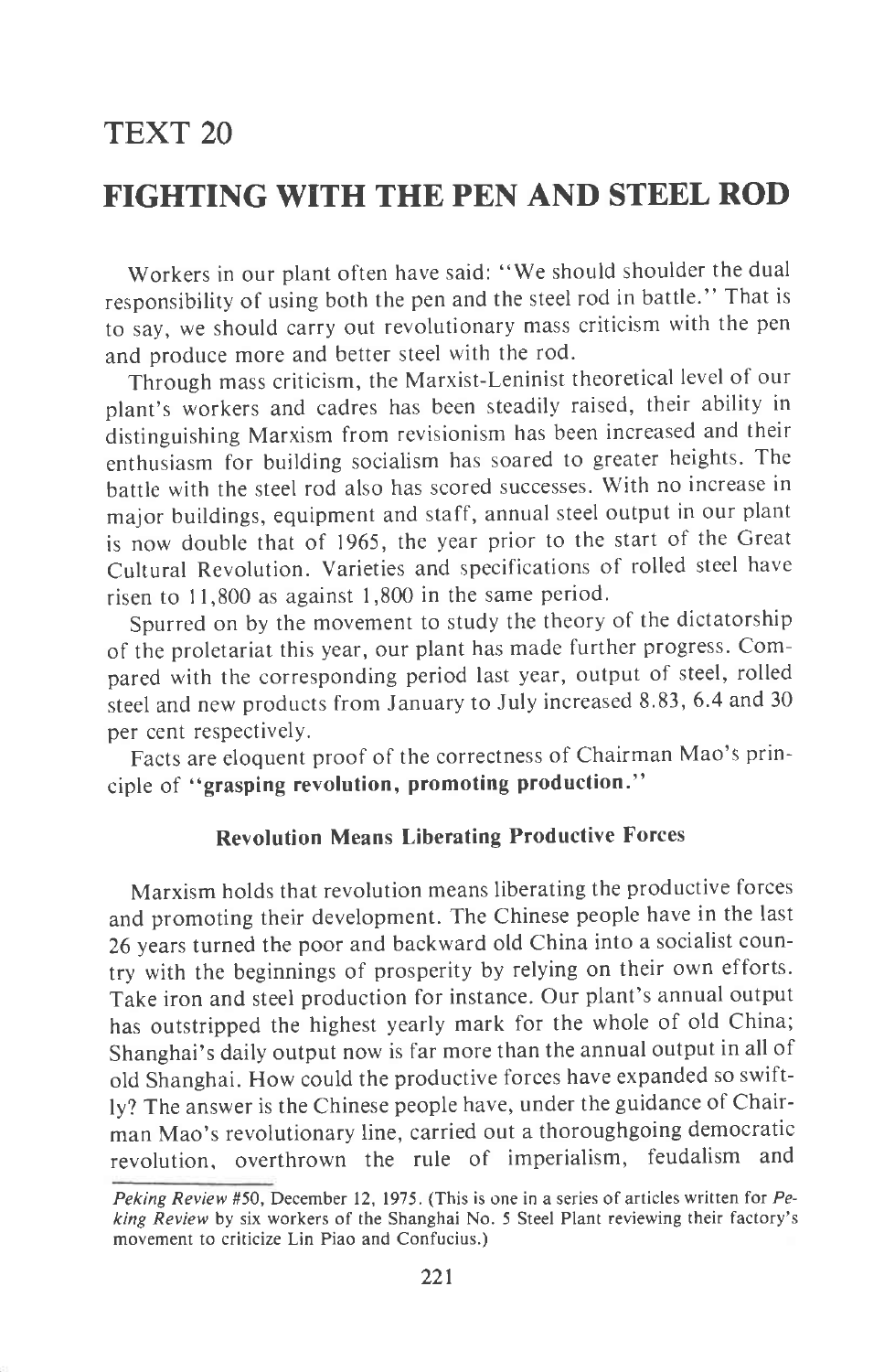bureaucrat-capitalism, and since then carried on the ever-deepening socialist revolution.

Our plant was born in a revolutionary high tide. In 1956, China had in the main completed the socialist transformation with respect to ownership of the means of production in individual agriculture, individual handicrafts and privately owned industry and commerce. The following year saw the defeat of the attack by the anti-Party, antisocialist bourgeois Rightists on the political and ideological front. These revolutionary successes heralded the big leap forward in socialist construction beginning from 1958. At that time, builders flocked to the site where our plant was to go up and, working with enormous enthusiasm on this tract of desolate land, erected the first group of workshops and put them into operation in just three months. Annual steel output in the three years 1958-60 rose from tens of thousands to several hundred thousand tons.

However, we were not sailing a smooth sea. China's national economy went through a temporary difficult period as a result of sabotage by the Soviet revisionist renegade clique and natural calamities for three successive years. Taking advantage of this, Liu Shao-chi and his gang spared no effort to restore capitalism and strangle socialism. They opposed workers studying Marrism-Leninism-Mao Tsetung Thought, babbling that we couldn't understand it. While ordering the "dismounting" of many new factories, they did their utmost to peddle the Soviet revisionist line in running enterprises, such as putting profits in command, material incentives, the system of one-man leadership and letting specialists rule the lactories. These evil trends also showed up in our plant. Some workshops put out the fire in the furnaces, workers' enthusiasm was throttled and output dropped by a big margin in the early 60s.

The Great Proletarian Cultural Revolution has smashed the two bourgeois headquarters of Liu Shao-chi and Lin Piao. Revolution has liberated the productive forces, and our plant's production has gone ahead at an unprecedented speed. Both successes and setbacks have enabled us to see clearly that "without a correct political approach to the matter the given class will be unable to stay on top, and, consequently, will be incapable of solving its production problem either." (Lenin: Once Again on the Trade Unions, the Current Situation and the Mistakes of Trotsky and Bukharin.)

## Consciousness Turns to Matter

A continuation of the Great Cultural Revolution, the movement to criticize Lin Piao and Confucius also had played the role of further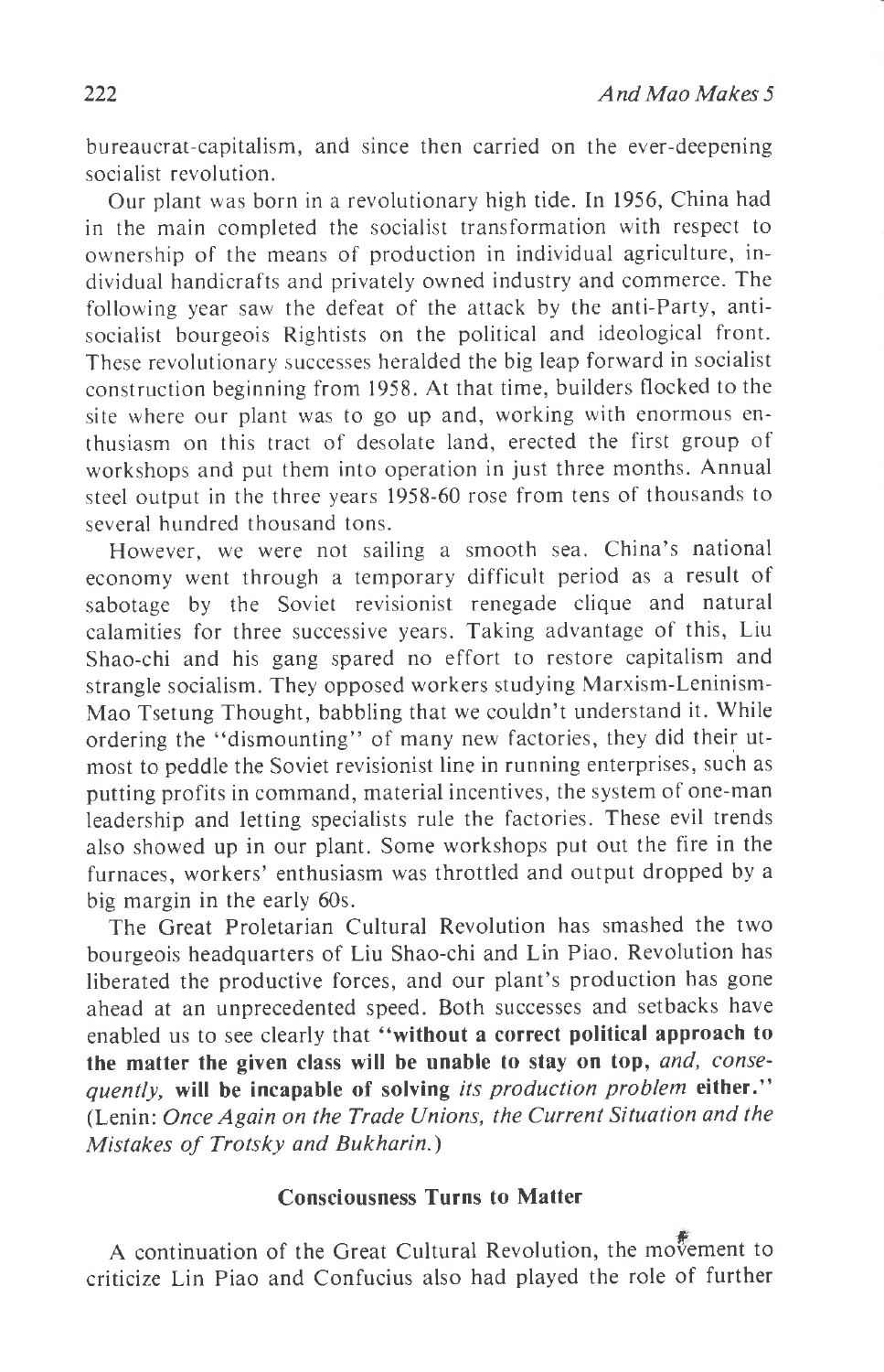liberating the productive forces. The movement is a political and ideological struggle in the superstructure by which Marxism triumphs over revisionism and the proletariat over the bourgeoisie.

Chairman Mao long ago pointed out: "While we recognize that in the general development of history the material determines the mental and social being determines social consciousness, we also—and indeed must-recognize the reaction of mental on material things, of social consciousness on social being and of the superstructure on Ihe economic base. This does not go against materialism; on the contrary, it avoids mechanical materialism and firmly upholds dialectical materialism." (On Contradiction.)

From our own experience we can see well-defined examples of how production stagnated because the doctrines of Confucius and Mencius, remnants of the ideology of the exploiting classes, had shackled people's minds. Once this garbage has been swept away and replaced by the new ideology of the proletariat, production will forge ahead. But it must be realized that such rubbish cannot be cleared out all at once. After one corner has been cleaned, it can be found in another corner. After one form of expression has been criticized, it will appear in another form. Thus only repeated cleaning over a long period of time will yield the desired result. The movement to criticize Lin Piao and Confucius is another such clean-up.

To put proletarian politics in command or "to put profits in command" and go in for "material incentives" has always been a focus of the two-line struggle in running an enterprise. The struggle has a bearing not only on whether production can be done well but, of more fundamental importance, on whether a socialist enterprise will degenerate into a capitalist firm or not. Through study we have come to understand that the "new economic system" by means of which the Soviet revisionists have restored the capitalist economic base has "the principle of profits" and "material incentives" at its core.

The Soviet revisionist "new economic system" actually is nothing new. The exploiting classes have always held that "each for himself" is the "eternal human nature." Confucius said that "the inferior man thinks in terms of gain." Lin Piao and his gang also said that "selfaggrandizement and avarice are objective laws."Those whose minds are poisoned by such thinking do not understand that proletarian politics should be in command of economic work. Instead of relying on the workers' political enthusiasm for building socialism and on the proletariat's high sense of responsibility of fulfilling its historical mission, they are bent on promoting production by means of "material incentives" or other similar "incentives."

We criticized "putting bonuses in command" in the initial stage of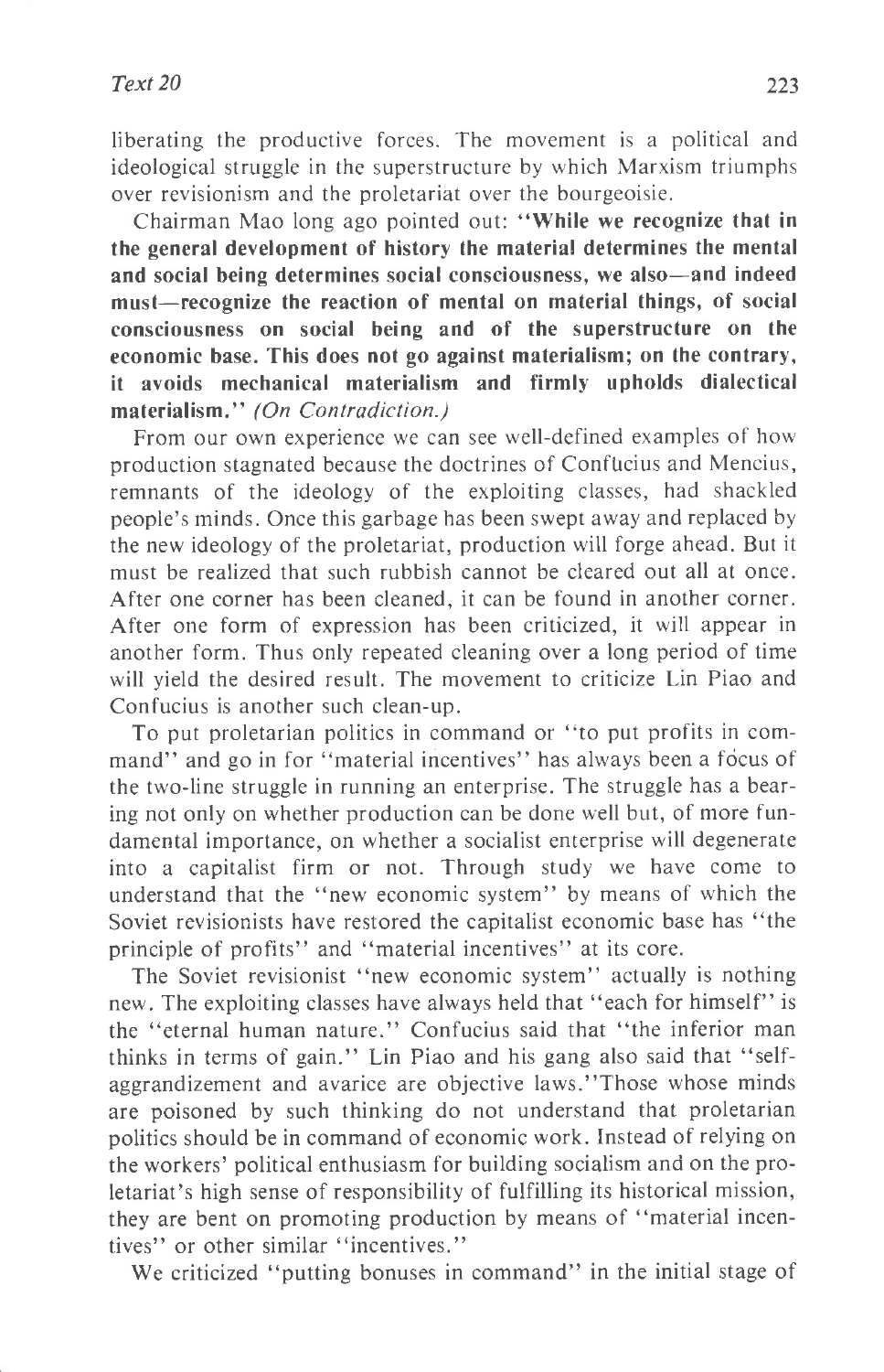the Great Cultural Revolution. Later, though it was out of the commendable desire to increase production, cadres in a workshop thought of another way to "boost" output by "beating drums and gongs." Thus, if a team fulfilled a high quota, it could proclaim its "achievements" with drums and gongs. Doing this to celebrate successes in socialist construction is permissible, and, indeed, customary. However, if it is treated as a means of self-glorification, then a team will be led astray to the bourgeois road of chasing after fame and gain. Facts proved that this method did not promote production but enhanced the "departmentalism" of the various teams and groups. Criticisms from the workers helped the cadres correct their errors and give prominence to political and ideological work in real earnest. They organized workers to study revolutionary theory and criticize revisionism and the bourgeoisie. They took part in manual labour like ordinary workers, made investigations at the furnaces, listened to workers' opinions, visited workers' families. . . . As a result, the workshop's production went up by big margins. The plant's Party committee led all the workers and cadres in analysing and discussing this typical example which was a profound education for everyone.

The movement to criticize Lin Piao and Confucius forcefully pounded away at the decadent idea that "those who work with their minds govern, those who work with their hands are governed." Cadres in our plant have since been more conscious in working together with the workers and listening to their criticisms. And, as masters of the country, the workers have become more active in supervising the work in the plant so that it will proceed along Chairman Mao's revolutionary line.

A Big-Character Poster. Some workers during the movement suggested that small quantities of leftover molten steel in the furnaces be cast into small ingots to increase production, something that had been neglected previously. Underestimating the workers' enthusiasm for socialism, a cadre in charge decided that this was good, but "extra pay" should be given since the workers would be doing "extra work." When comrades in the workshop's theoretical group learnt this, they immediately put up a big-character poster in front of the mess hall. The poster sharply pointed out that the idea of giving "extra pay" was simply <sup>a</sup> refurbishment of the Confucian thinking that "the inferior man thinks in terms of gain" and a retrogression to the revisionist principle of "putting bonuses in command" which had been criticized. The title of this poster "There's No Future in Going Backwards!" was an eyecatcher.

The poster won the extensive support of the workers and educated the cadre concerned. Together, they worked out appropriate technical measures to utilize the leftover steel. Output went up without any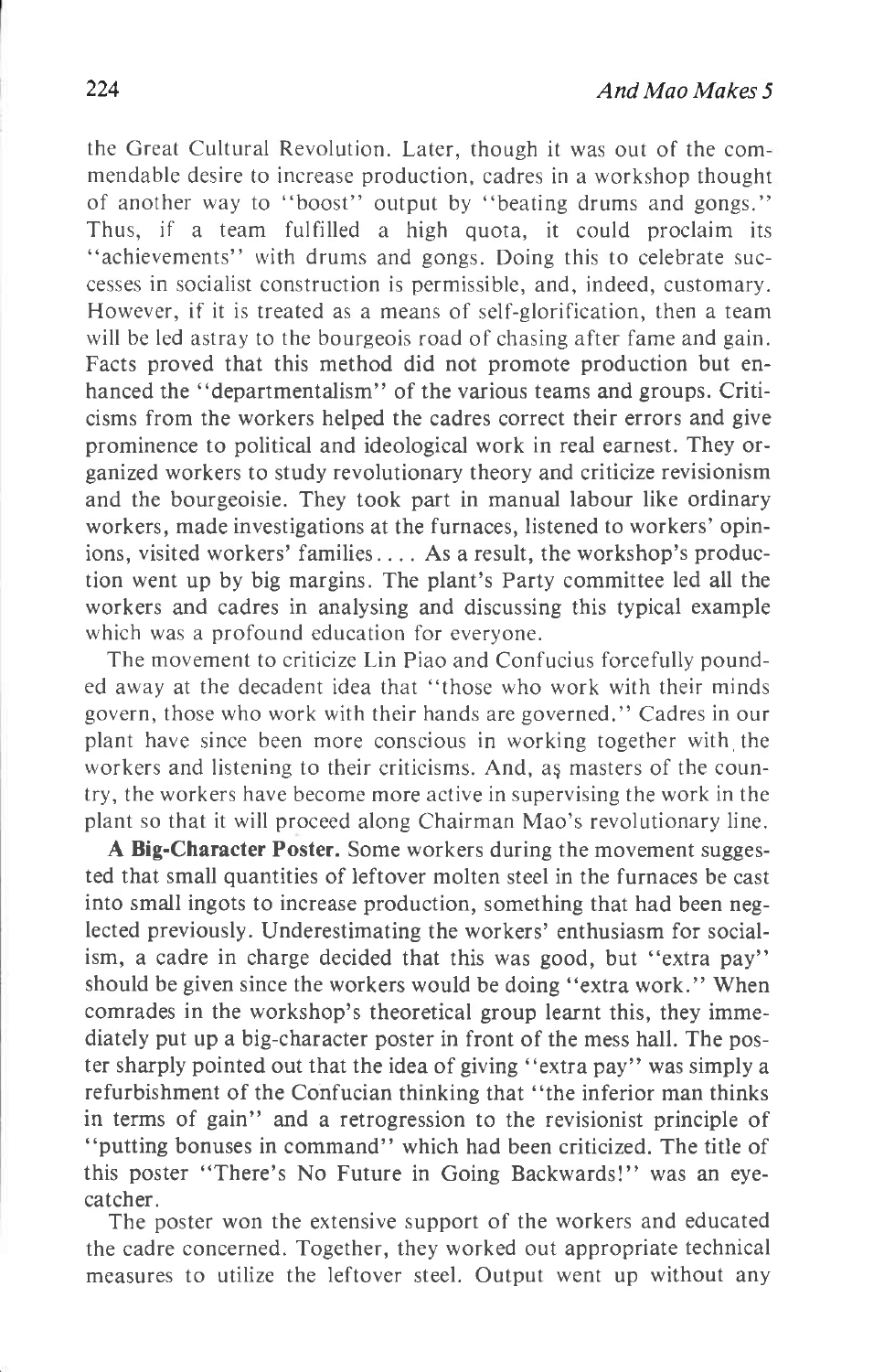"material incentives."

Another example was the "system of deducting from the production quota." A rule in one of the workshops stipulated that if the necessary preparations were not made to facilitate the work of the next shift, then part of the output of the preceding shift would be deducted and added to that of the next shift. Such "material punishment" increased the contradictions among teams. The workers criticized and abolished this rule during the movement. In its stead the communist style of "offering others what is convenient while tackling the difficulties oneself" was vigorously advocated. The result was closer unity and higher output.

Numerous facts have proved that selfless communist spirit can be fostered only when the influence of bourgeois ideology has been criticized. For instance, a rolling-mill heater in workshop No. 12 once had a hitch. The usual way was to overhaul it after it had cooled for <sup>72</sup> hours. The workers said: "Time means steel and the state needs steel'" Only eight hours later the workers and cadres, wearing protective clothing, went into the centre of the heater to overhaul it. Examples like this showing the difficulty-defying spirit of the workers without any thought of getting rewards are too numerous to cite. Shanghai workers often have said: "Lin Piao wanted to restore capitalism. We must go all-out to build socialism." Can this kind of spirit be "incited" by "material incentives"? The bourgeois and revisionist Shylocks naturally can never understand this mentality of the proletariat.

The manifestations of "putting profits in command" were also criticized during the movement. How to prevent the practice of thinking in terms of profits is important in business transactions between factories. Under unified state planning, our plant has dealings with some 10,000 factories and our products are sent to all parts of the country. When orders come from other factories, so long as the products are badly needed in socialist construction, we will fulfil them regardless of profits or difficulties involved. We will do our best to satisfy the demands, be they steel ingots weighing many tons or capillaries used in precision medical instruments. If a new equipment is needed to manufacture the products, we make it by our own efforts. If the order is a new product we never made before, we learn to produce it in the course of work. By doing so, the state first of all benefits, and it also spurs us on to increase the varieties and specifications of our products and raise our technical level. We do not chase after profits. Does this mean we will lose? Of course not. Because of our efforts in increasing production and practising economy, annual profits turned over to the state by our plant in the last few years amounted to half its fixed assets. Contrary to the case in capitalist society, such profits do not go to a few people, but are used by the state for construction which benefits the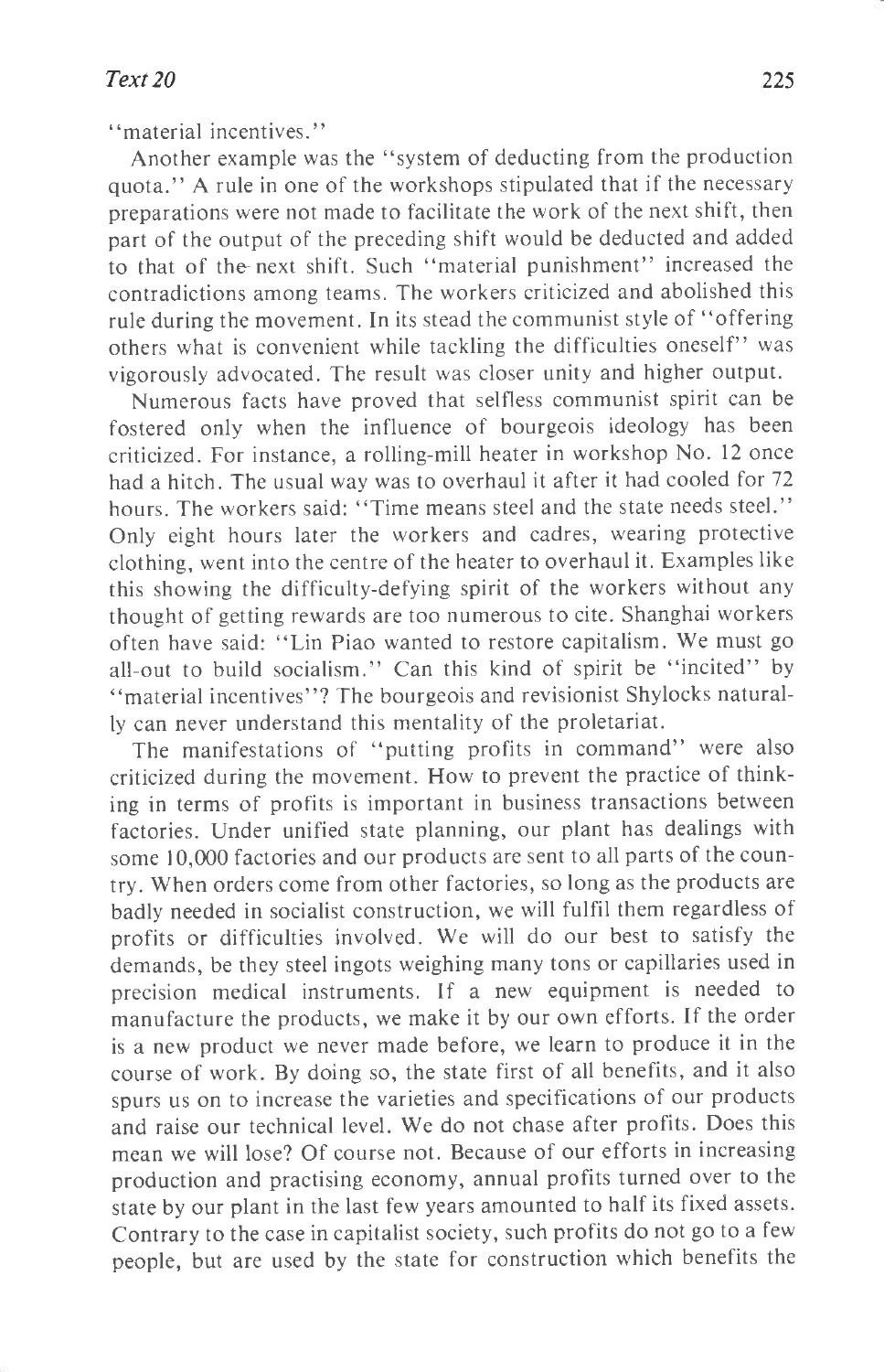people of the whole country.

A New Technique. The movement to criticize Lin Piao and Confucius opened fierce fire on the decadent idea that "the highest are the wise and the lowest are the stupid." Thus cadres acquired a firmer faith in the workers' collective strength and wisdom and we workers showed greater daring to blaze new trails. The upshot: more and better technical innovations.

The story of "cutting the tiger's tail" has spread in our plant. Molten steel first has to be poured into the ladle and then into the mould to be cast into ingots. In the past, a hand-operated rod was used by workers standing close at hand to function as the ladle's locking stopper. The rod had to be replaced once it was used. This held back production. Several technical innovations ensued and a hydraulic pump was introduced to control the ladle's slide valve. This raised efficiency a great deal. But the splashes of molten steel sometimes caused the pump's wire to snap. Workers called this wire the "tiger's tail," meaning it could not easily be removed and replaced with something else. Some workers suggested making another innovation to solve the problem. Others had apprehensions. "Don't pull the tiger's tail," they cautioned lest normal production might be affected if it was not handled properly.

The movement to criticize Lin Piao and Confucius strengthened our determination and confidence. Confucius and Lin Piao preached that "some are born with knowledge," but we deem that "real knowledge" comes from practice." A "three-in-one" group was formed with veteran workers as the backbone and with the participation of leading cadres and technicians to tackle the problem. After overcoming numerous difficulties, they finally succeeded in getting rid of the "tiger's tail."

This example is only one of many showing that mass technical innovations have played a big part in raising output, improving quality, reducing labour intensity and guaranteeing safety in production. In New China, of course, automation will not lead to sacking of workers and unemployment, which is often the case in capitalist countries.

Since the workers' collective strength and wisdom have been given fuller play, the spirit of self-reliance has soared higher. While criticizing Lin Piao's plot to turn China into a Soviet colony, workers in the No. 2 central testing room strengthened their determination to build up the country independently and self-reliantly. Reviewing the designs of two projects, they said: "We will not import any piece of equipment if a domestic one can be used; we will not ask for anything our plant can make." During the movement, the No. 13 workshop began massproducing cold-rolled high-speed steel strip, which we had to import in quantities previously.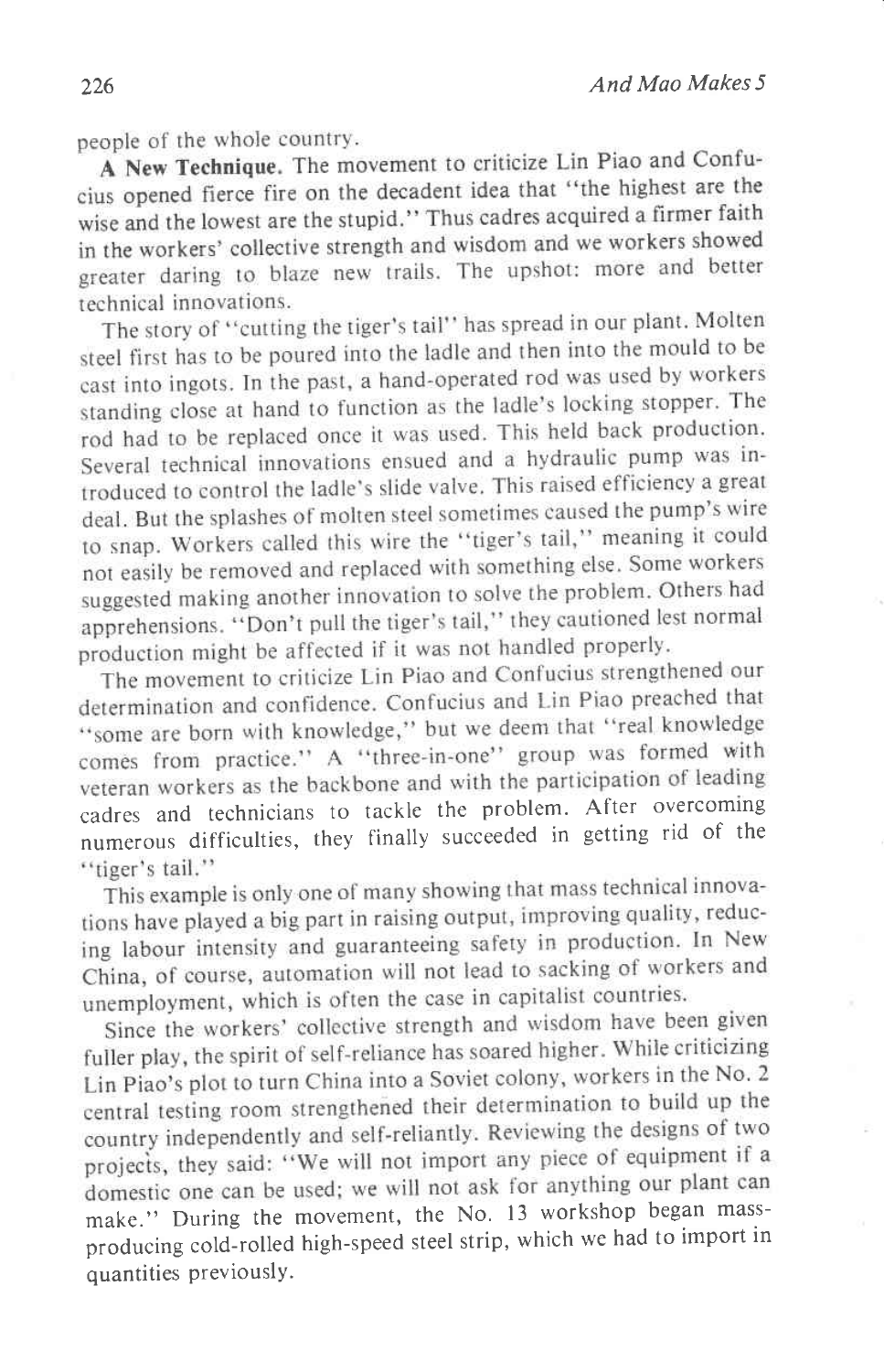A New Record. The movement also dealt a heavy blow to conservative ideology. Chairman Mao has taught us: "Man has constantly to sum up experience and go on discovering, inventing, creating and advancing. Ideas of stagnation, pessimism, inertia and complacency are all wrong." This is the proletarian method of thinking and is diametrically opposed to the Confucian preaching that "I pass on what is ancient and do not create anything new. I have firm confidence in and love the ancient things."

The No. 5 blast cupola of the No. 4 workshop had produced 4,000 heats. According to the old practice, it should have been pulled down and rebuilt. Based on their rich experience, many workers said that it could still be used. However, a few people wanted to follow the beaten track, saying that this would be safer. A controversy ensued. Many pointed out: "Since we have criticized Lin Piao and Confucius for their attempts at restoration and retrogression, we should persist in making revolution and progress. The cupola is working properly, so why should we do things according to the old rules?" The workshop Party branch supported the workers' initiative and organized them to work out necessary technical measures. Another 4,000 heats were produced to create a record in our plant for a blast cupola.

Many other examples pointed to the fact that with the change in people's mental outlook, production went up. Those whose minds are shackled by the doctrines of Confucius and Mencius always look down upon new emerging forces. Before the Great Cultural Revolution, <sup>a</sup> young recruit usually spent his first three years in the shop sweeping the floor or looking after tools. Now many outstanding youngsters have been put in leading posts. In the movement, the older generation paid more attention to supporting and training the young workers while the latter have increased their own confidence and thus played a more dynamic role. Workers in the supply department, where quite a big proportion are females, work better after they criticized the widely circulated old book Guide to Women's Manners which advocates that man is superior to woman. They also criticized a popular saying that "a man can be bolder, but a woman should always be timid. " Sweep away such rubbish, they said. Now more and more women comrades in our plant have stepped to the forefront of revolution and production in the spirit that "women build half the world."

Chairman Mao has said: "Once the correct ideas characteristic of the advanced class are grasped by the masses, these ideas turn into <sup>a</sup> material force which changes society and changes the world." (Where Do Correct ldeas Come From?) Every criticism of the ideology of the exploiting classes makes the new ideology, new culture, new customs and new habits of the proletariat strike deeper root in people's minds,